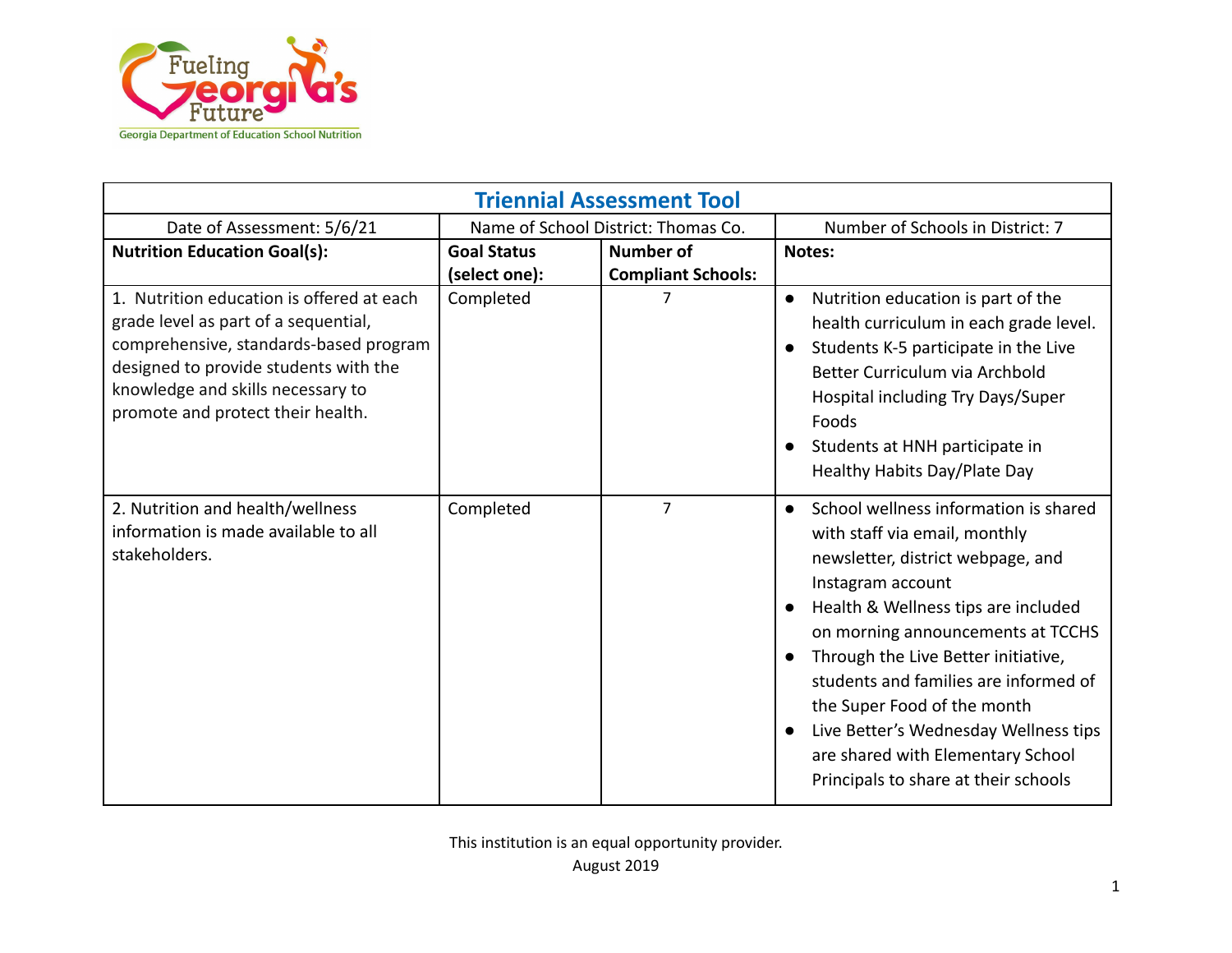

| 3. The nutrition department seeks to<br>implement a Farm to School initiative<br>focused on serving locally grown foods<br>that is supported through nutrition<br>education at the school level.                             | Completed          | $\overline{7}$            | The school system will implement at least<br>four of the following Farm to School<br>activities:<br>Local and/or regional products are<br>$\bullet$<br>incorporated into the school meal<br>program;<br>Messages about agriculture and<br>nutrition are reinforced<br>throughout the learning<br>environment;<br>One or more school hosts a school<br>garden;<br>One or more school hosts field<br>trips to local farms; and<br>One or more school utilizes<br>promotions or special events, such<br>as tastings, that highlight the<br>local/regional products. |
|------------------------------------------------------------------------------------------------------------------------------------------------------------------------------------------------------------------------------|--------------------|---------------------------|------------------------------------------------------------------------------------------------------------------------------------------------------------------------------------------------------------------------------------------------------------------------------------------------------------------------------------------------------------------------------------------------------------------------------------------------------------------------------------------------------------------------------------------------------------------|
| <b>Nutrition Promotion Goal(s):</b>                                                                                                                                                                                          | <b>Goal Status</b> | <b>Number of</b>          | Notes:                                                                                                                                                                                                                                                                                                                                                                                                                                                                                                                                                           |
|                                                                                                                                                                                                                              | (select one):      | <b>Compliant Schools:</b> |                                                                                                                                                                                                                                                                                                                                                                                                                                                                                                                                                                  |
| 1. The nutrition department actively<br>promotes healthy breakfast and lunch<br>options. In SY20-21 meals are offered in<br>the classroom, the cafeteria, and through<br>weekly distributions to remote/virtual<br>learners. | Completed          | 7                         | Website, social media, parent portal,<br>$\bullet$<br>teacher email, TV slides at TCCHS<br>News 4 You (TCCHS) and menu on<br>morning announcements at other<br>schools<br>Posters and Print Material in<br>cafeterias                                                                                                                                                                                                                                                                                                                                            |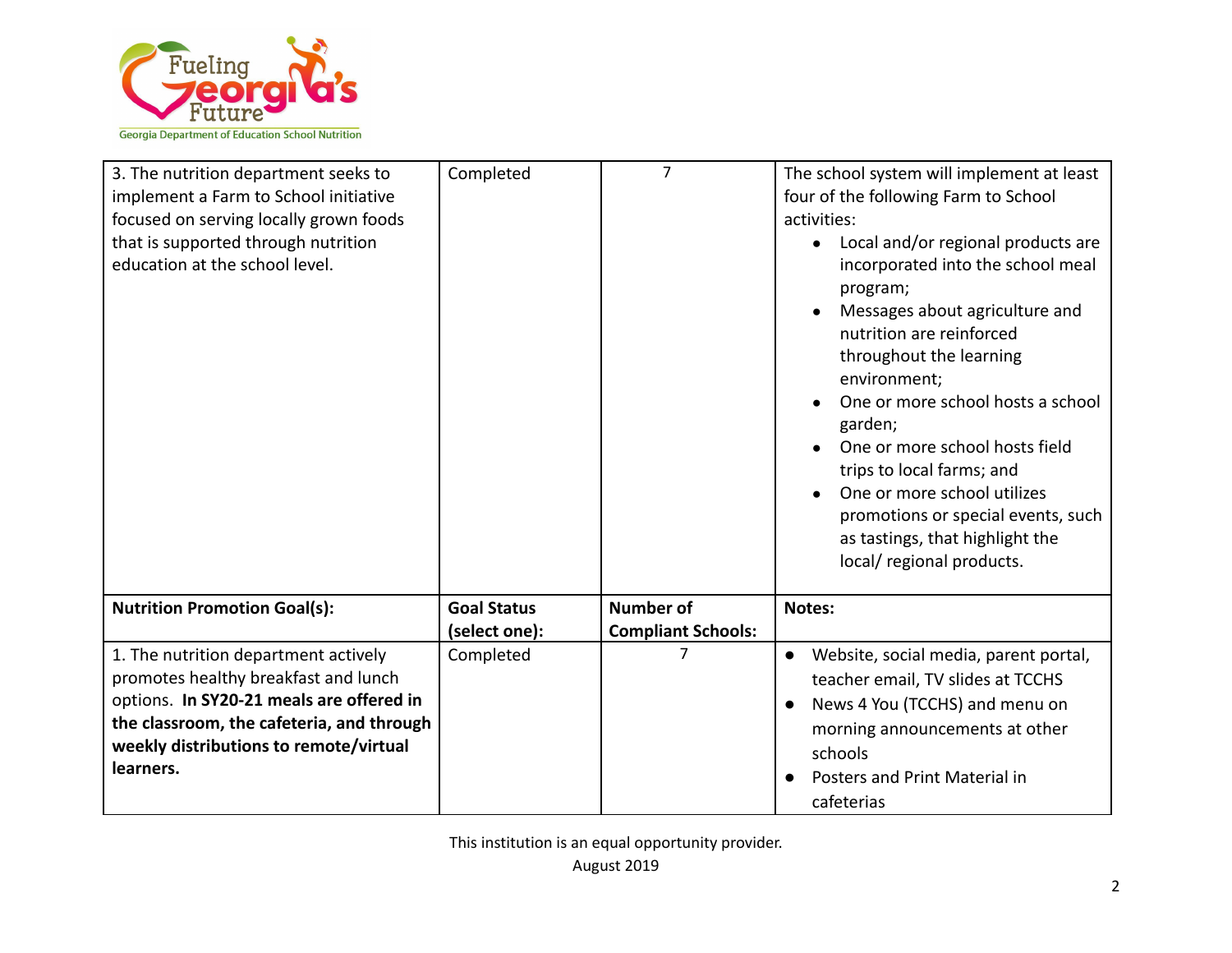

|                                                                                                                            |                                     |                                               | Participate in National School<br>$\bullet$<br><b>Breakfast and Lunch Week activities</b>                                                                                                                                                                                                                                                     |
|----------------------------------------------------------------------------------------------------------------------------|-------------------------------------|-----------------------------------------------|-----------------------------------------------------------------------------------------------------------------------------------------------------------------------------------------------------------------------------------------------------------------------------------------------------------------------------------------------|
| <b>Physical Activity Goal(s):</b>                                                                                          | <b>Goal Status</b><br>(select one): | <b>Number of</b><br><b>Compliant Schools:</b> | Notes:                                                                                                                                                                                                                                                                                                                                        |
| 1. Elementary schools offer recess daily                                                                                   | Completed                           | Δ                                             | HNH - 30 minutes daily<br>GP - 20 minutes daily<br>CC - 15 minutes daily<br>TCMS (5/6) - 15 minutes daily                                                                                                                                                                                                                                     |
| 2. Extra-curricular physical activity<br>programs are available to students at the<br>middle school and high school levels | Completed                           | $\overline{2}$                                | TCMS and TCCHS offer a wide array of<br>cheer, dance, and sport offerings to<br>students                                                                                                                                                                                                                                                      |
| 3. Staff will seek to enhance personal<br>physical activity levels through district<br>wellness program                    | Completed                           | $\overline{7}$                                | Physical Activity challenges created to<br>$\bullet$<br>motivate and encourage physical<br>activity among staff<br>Actively partnering with local YMCA<br>$\bullet$<br>branch to increase offerings for staff<br>in physical activity programs<br>throughout the year<br>Promote physical activity via<br>webpage, Instagram, and newsletters |
| <b>Other School-Based Activities that</b><br><b>Promote Student Wellness Goal(s):</b>                                      | <b>Goal Status</b><br>(select one): | <b>Number of</b><br><b>Compliant Schools:</b> | Notes:                                                                                                                                                                                                                                                                                                                                        |
| 1. Provide information about physical<br>education and other school based activity<br>programs                             | Completed                           | 7                                             | Live Better Power Moves cards<br>$\bullet$<br>distributed to K-5 students<br>Fitnessgram information sent home to<br>students (4-12)                                                                                                                                                                                                          |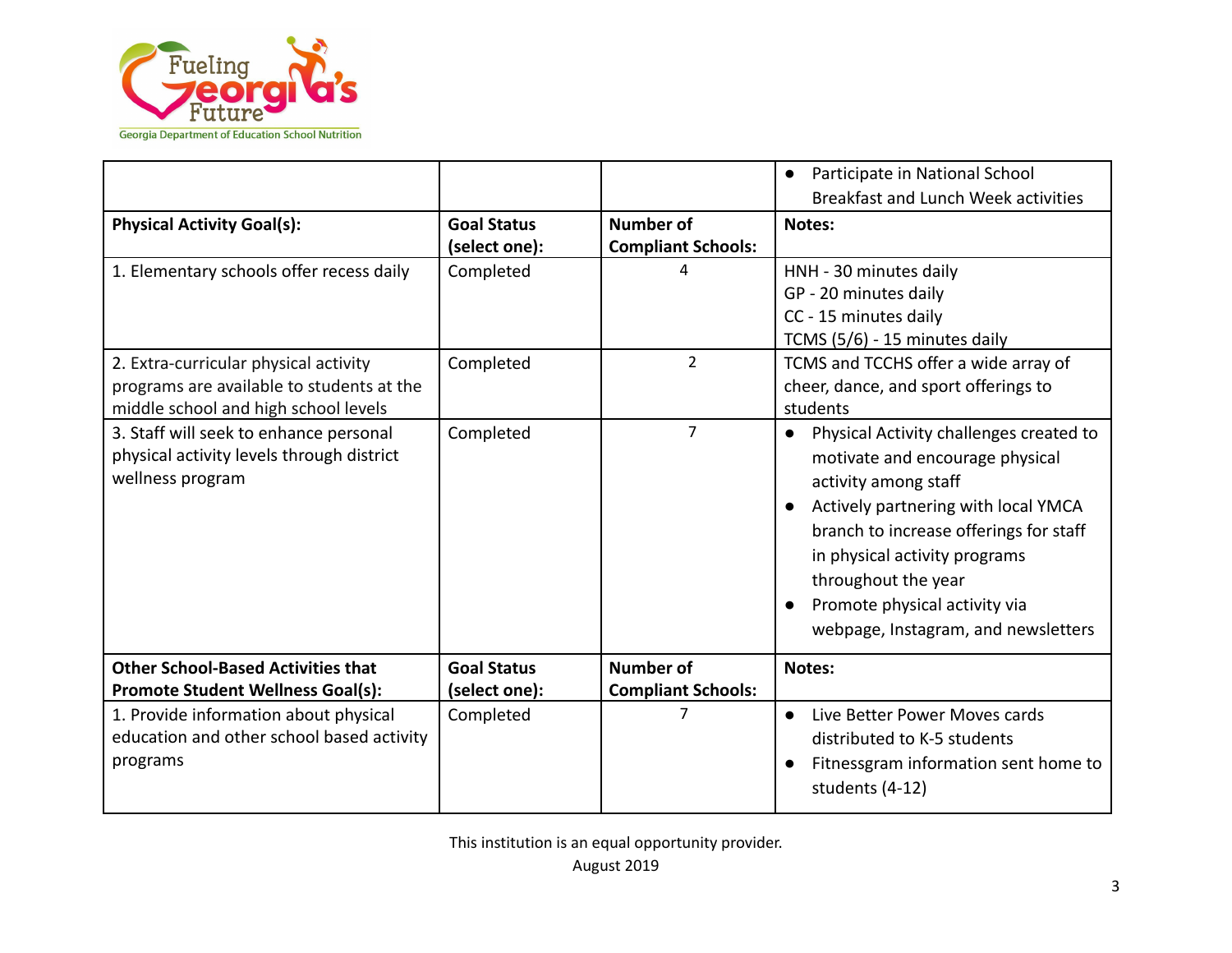

| 2. Schools will promote morning activity<br>programs for students; SY20-21 programs<br>are suspended                | Completed                      | 5                                             | HNH - Yoga<br>GP/CC - Morning Mile<br><b>TCMS/TCCHS - Intramurals</b>                                                                                                                                                                                                                                                                                                                                                                                     |
|---------------------------------------------------------------------------------------------------------------------|--------------------------------|-----------------------------------------------|-----------------------------------------------------------------------------------------------------------------------------------------------------------------------------------------------------------------------------------------------------------------------------------------------------------------------------------------------------------------------------------------------------------------------------------------------------------|
| 3. Staff will work to incorporate<br>movement and activity into daily class<br>routines                             | Completed                      | $\overline{7}$                                | HNH - Buzz Walks/Go Noodle<br>GP - Brain Breaks/Go Noodle<br>CC - Brain Breaks/Go Noodle<br>TCMS - Health classes introducing<br>Recreation Sports/Lifetime Activities<br>TCCHS - encourage activity between<br>classes<br>BH - supplementing academic lessons<br>with kinesthetic learning<br>Path - offering physical activity<br>opportunities to students throughout the<br>day<br>RC - Recess/PE offered; additional recess<br>for positive behavior |
| <b>Nutrition Guidelines for All Foods and</b><br><b>Beverages Sold to Students</b>                                  | <b>Status</b><br>(select one): | <b>Number of</b><br><b>Compliant Schools:</b> | Notes:                                                                                                                                                                                                                                                                                                                                                                                                                                                    |
| 1. Only Smart Snacks will be sold in<br>vending machines and school store;<br>SY20-21 School Store is not operating | Completed                      | $\overline{2}$                                | Met with Coke rep and school store<br>$\bullet$<br>sponsors to clearly outline Smart<br>Snack policies (2019)<br>Disseminated informational material<br>related to Smart Snack policies (USDA<br>guide, calculator)                                                                                                                                                                                                                                       |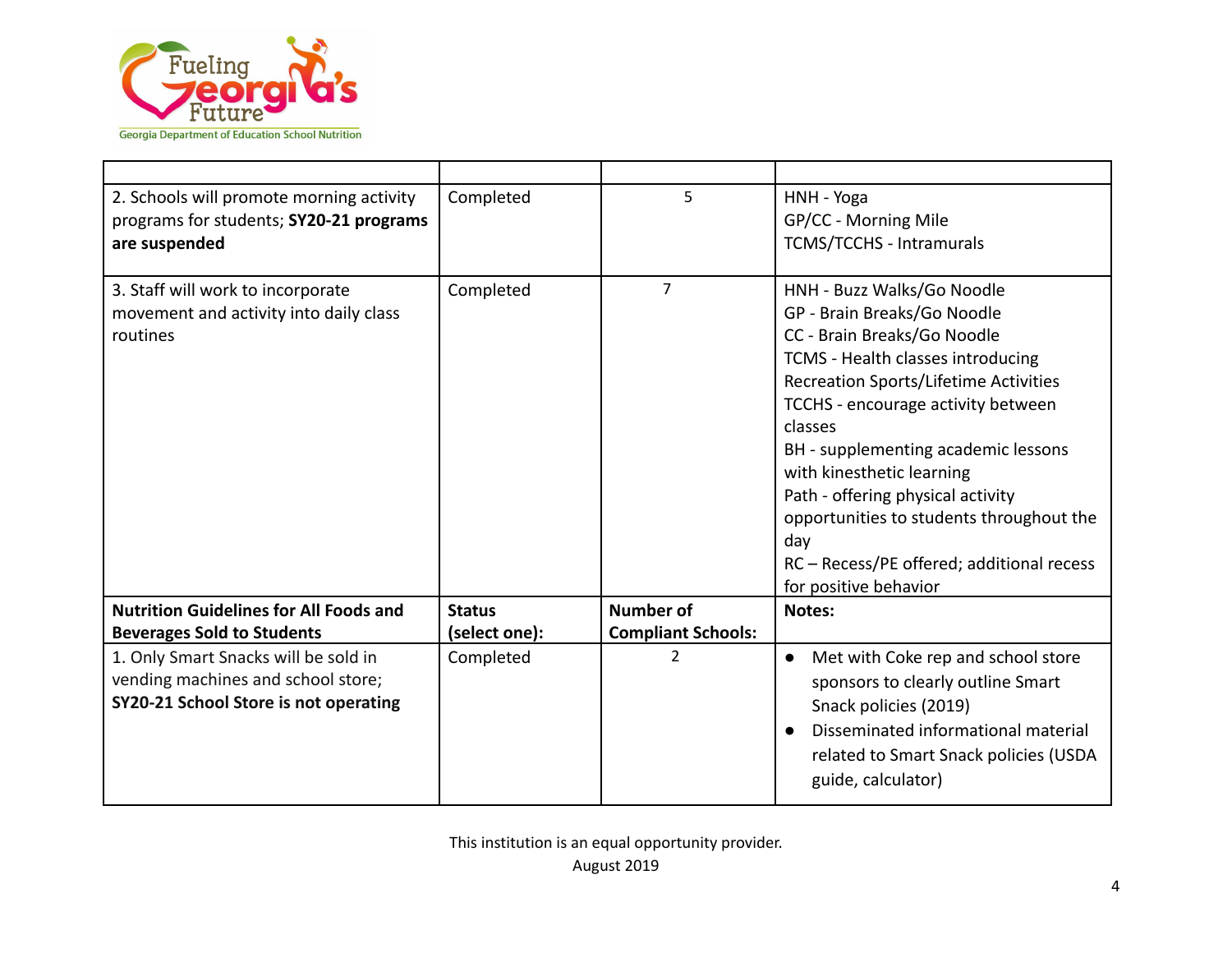

| 2. Fundraisers on school campuses | Completed | $\overline{7}$ | School fundraising shall be<br>$\bullet$ |
|-----------------------------------|-----------|----------------|------------------------------------------|
|                                   |           |                |                                          |
|                                   |           |                | encouraged to offer healthy food         |
|                                   |           |                | choices or non-food items. (i.e.,        |
|                                   |           |                | healthy food choices: fruit baskets,     |
|                                   |           |                | fruit smoothie mix, whole wheat          |
|                                   |           |                | pasta and sauce kits, or non-food        |
|                                   |           |                | items: coupon books, gift wrap,          |
|                                   |           |                | cookbooks, etc.)                         |
|                                   |           |                | Thomas County Schools require that       |
|                                   |           |                | all food fundraising sold during the     |
|                                   |           |                | school day (Midnight to 30 minutes       |
|                                   |           |                | after school dismissal), must meet the   |
|                                   |           |                | fundraising requirements of the Smart    |
|                                   |           |                | Snack regulation set forth by the        |
|                                   |           |                | Healthy Hunger Free Kids Act (HHFKA)     |
|                                   |           |                | of 2010.                                 |
|                                   |           |                | <b>Exempted Fundraisers: The HHFKA</b>   |
|                                   |           |                | and GaDOE guidelines allow for           |
|                                   |           |                | special exemptions for the purpose of    |
|                                   |           |                | conducting infrequent                    |
|                                   |           |                | school-sponsored fundraisers during      |
|                                   |           |                | which foods that do not meet the         |
|                                   |           |                | nutrition standards for Smart Snacks     |
|                                   |           |                | may be sold.                             |
|                                   |           |                | Fundraising food sales are not allowed   |
|                                   |           |                | during meal service except for TCCHS     |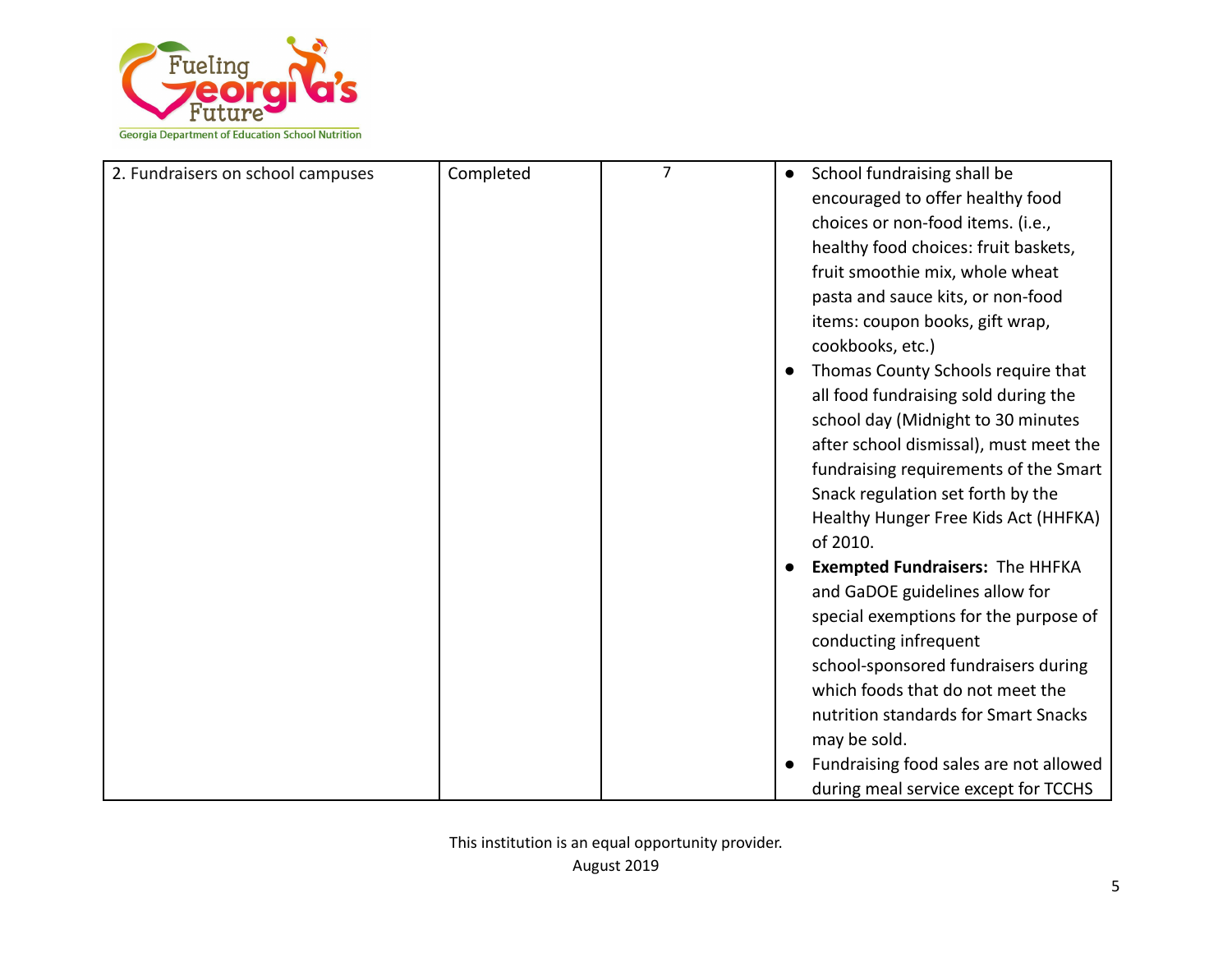

|                                                                                                                                   |                                |                                               | School Store at breakfast, when<br>operating                                                                                                                                                                                                                                                                                                                                                  |
|-----------------------------------------------------------------------------------------------------------------------------------|--------------------------------|-----------------------------------------------|-----------------------------------------------------------------------------------------------------------------------------------------------------------------------------------------------------------------------------------------------------------------------------------------------------------------------------------------------------------------------------------------------|
| 3. School Store will not compete with<br>nutritional program at TCCHS                                                             | Completed                      | $\mathbf{1}$                                  | School store will not be open during<br>$\bullet$<br>any lunch period<br>School store will only sell Smart Snack<br>compliant items during breakfast (and<br>the remainder of the school day)                                                                                                                                                                                                 |
| <b>Nutrition Guidelines for All Foods and</b><br><b>Beverages Not Sold to Students</b><br>(i.e. classroom parties, foods given as | <b>Status</b><br>(select one): | <b>Number of</b><br><b>Compliant Schools:</b> | Notes:                                                                                                                                                                                                                                                                                                                                                                                        |
| reward).<br>1. Staff is encouraged to provide either<br>Smart Snack compliant options or<br>non-food rewards to students          | Completed                      | $\overline{7}$                                | Principals will be provided with the<br>CDC's Tips for Teachers poster for<br>ideas on healthy rewards and<br>celebrations<br>The Thomas County Elementary<br>Schools' handbook includes a list of<br>suggested healthy snacks to send as<br>class snacks or for a class party<br>Thomas County School Nutrition will<br>market Smart Snack compliant foods<br>for use in school celebrations |
| <b>Policies for Food and Beverage</b>                                                                                             | <b>Status</b>                  | <b>Number of</b>                              | Notes:                                                                                                                                                                                                                                                                                                                                                                                        |
| <b>Marketing</b>                                                                                                                  | (select one):                  | <b>Compliant Schools:</b>                     |                                                                                                                                                                                                                                                                                                                                                                                               |

This institution is an equal opportunity provider.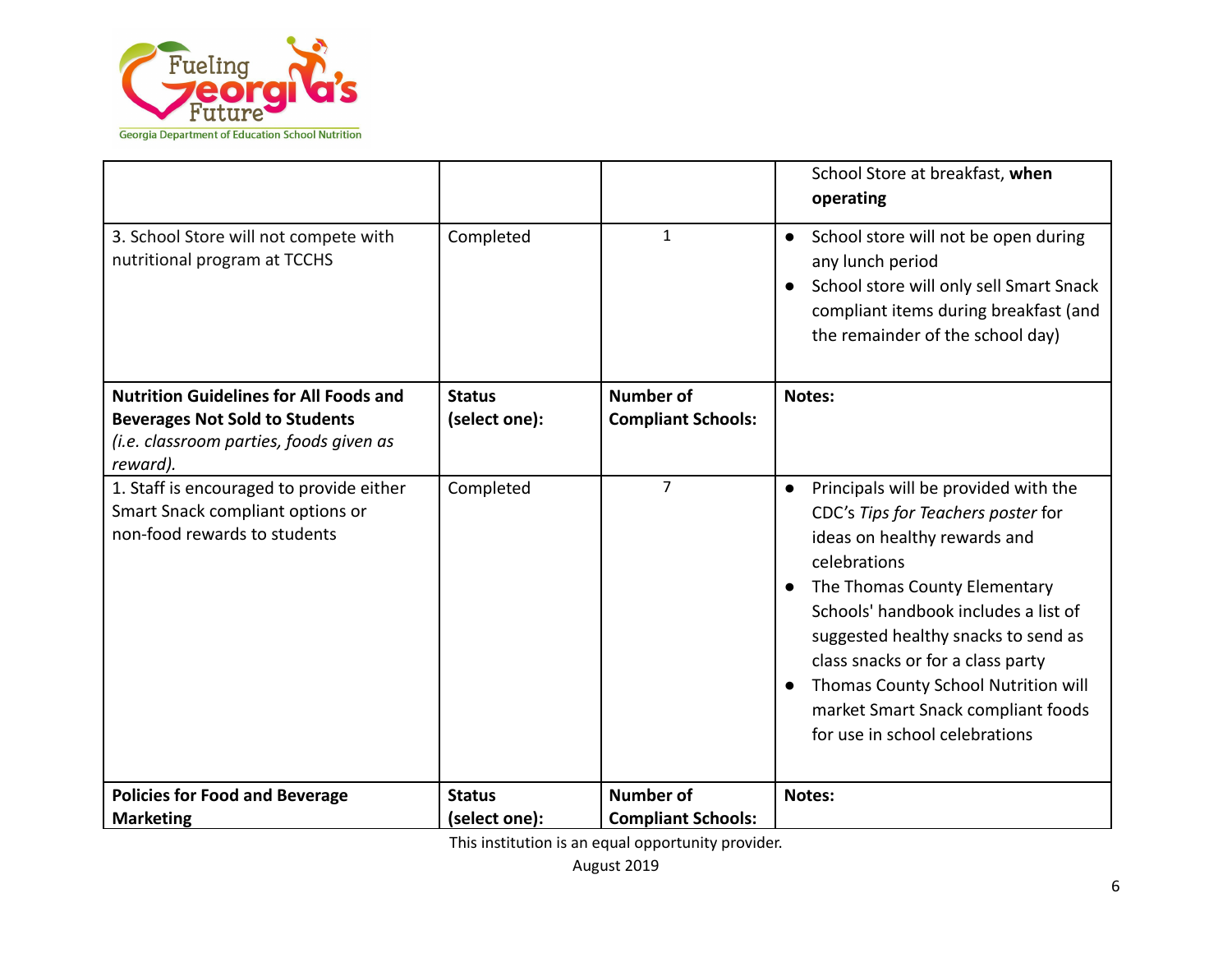

| 1. All schools shall ensure that<br>competitive foods and beverages meet at<br>a minimum the Nutritional Standards for<br>All Foods Sold in Schools as required by<br>the Healthy Hunger Free Kids Act of 2010 | Completed                      | $\overline{7}$                                | Met with school store sponsors to<br>educate on nutritional standards                                                                                                                                                                                                                                                                                                                                                                  |
|----------------------------------------------------------------------------------------------------------------------------------------------------------------------------------------------------------------|--------------------------------|-----------------------------------------------|----------------------------------------------------------------------------------------------------------------------------------------------------------------------------------------------------------------------------------------------------------------------------------------------------------------------------------------------------------------------------------------------------------------------------------------|
| <b>Other School Wellness Goals</b>                                                                                                                                                                             | <b>Status</b><br>(select one): | <b>Number of</b><br><b>Compliant Schools:</b> | Notes:                                                                                                                                                                                                                                                                                                                                                                                                                                 |
| 1. Staff Wellness is valued and efforts to<br>achieve and maintain a healthy lifestyle<br>are supported                                                                                                        | Completed                      | 7                                             | District wide health challenges and<br>$\bullet$<br>initiatives are offered to address a<br>comprehensive health approach<br>Monthly newsletter highlights health<br>topics and promotes a healthy<br>lifestyle<br><b>Mental Health Awareness Training</b><br>delivered via Compliance Director to<br>all district employees<br>Pathways and district counselors<br>receive training in mental health<br>awareness provided by SW RESA |
| 2. Schools will adopt and adhere to<br>COVID-19 precautionary guidelines                                                                                                                                       | Completed                      | $\overline{7}$                                | Temperature screens for all students<br>Sick/Isolation room protocols<br>Family communication re: isolation<br>and quarantine established<br>Bottled water & reusable water<br>bottles provided to students<br>Masks provided to students and staff                                                                                                                                                                                    |

This institution is an equal opportunity provider.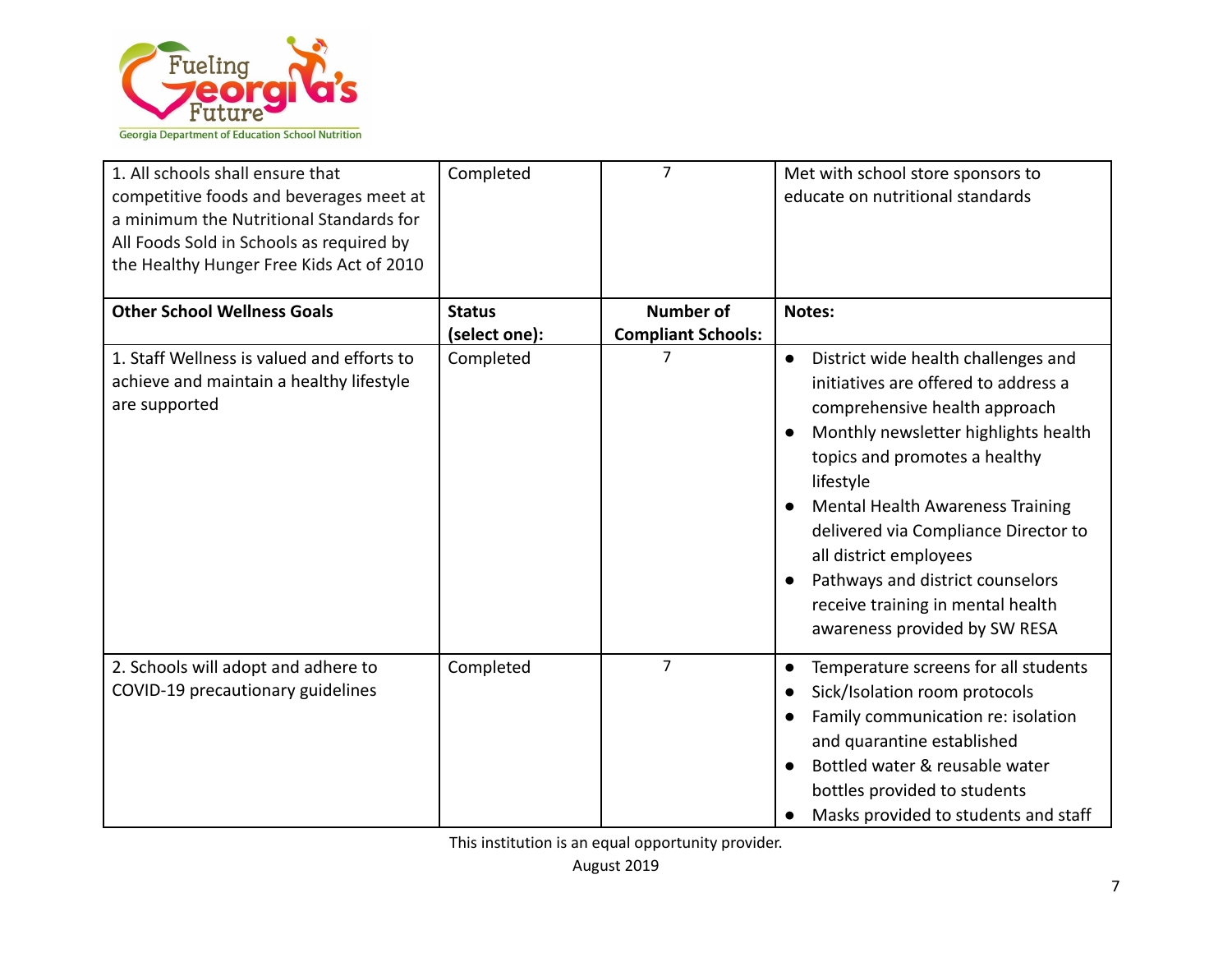

|                                                                                                                                                  |           |                | Traditional, Remote, and Virtual<br>$\bullet$<br>learning options available for students                                                                                                                                                                                               |
|--------------------------------------------------------------------------------------------------------------------------------------------------|-----------|----------------|----------------------------------------------------------------------------------------------------------------------------------------------------------------------------------------------------------------------------------------------------------------------------------------|
| 3. The School Based Health Clinic is<br>marketed to students who do not have a<br>primary healthcare provider.                                   | Completed | $\overline{7}$ | Clinic is marketed on district webpage<br>$\bullet$<br>Information tables available at Open<br>House and other school events                                                                                                                                                           |
| 4. Continue partnership with Thomas<br>County Health Department to conduct Flu<br>Clinic, scoliosis screening, and other<br>health interventions | Completed | $\overline{7}$ | Flu Clinic is offered annually<br>$\bullet$<br>Consent forms are available in paper,<br>online, and via Infinite Campus<br>messenger email.<br>One Call is utilized to further increase<br>participation<br>Regardless of provider, staff offered 1/2<br>day off for receiving vaccine |
| 5. Continue partnership with Help a Child<br>Smile Dental program                                                                                | Completed | $\overline{7}$ |                                                                                                                                                                                                                                                                                        |
| 6. Grow new partnership with Archbold to<br>provide more supports for<br>Student-Athletes                                                        | Completed | $\overline{7}$ | Certified athletic trainer on TCCHS<br>campus during school day<br><b>Collaboration with Archbold</b><br>$\bullet$<br>nutritionist regarding dietary needs<br>Access to Archbold physical therapists<br>and orthopedists<br>Assist with purchasing of<br>supplements, as needed        |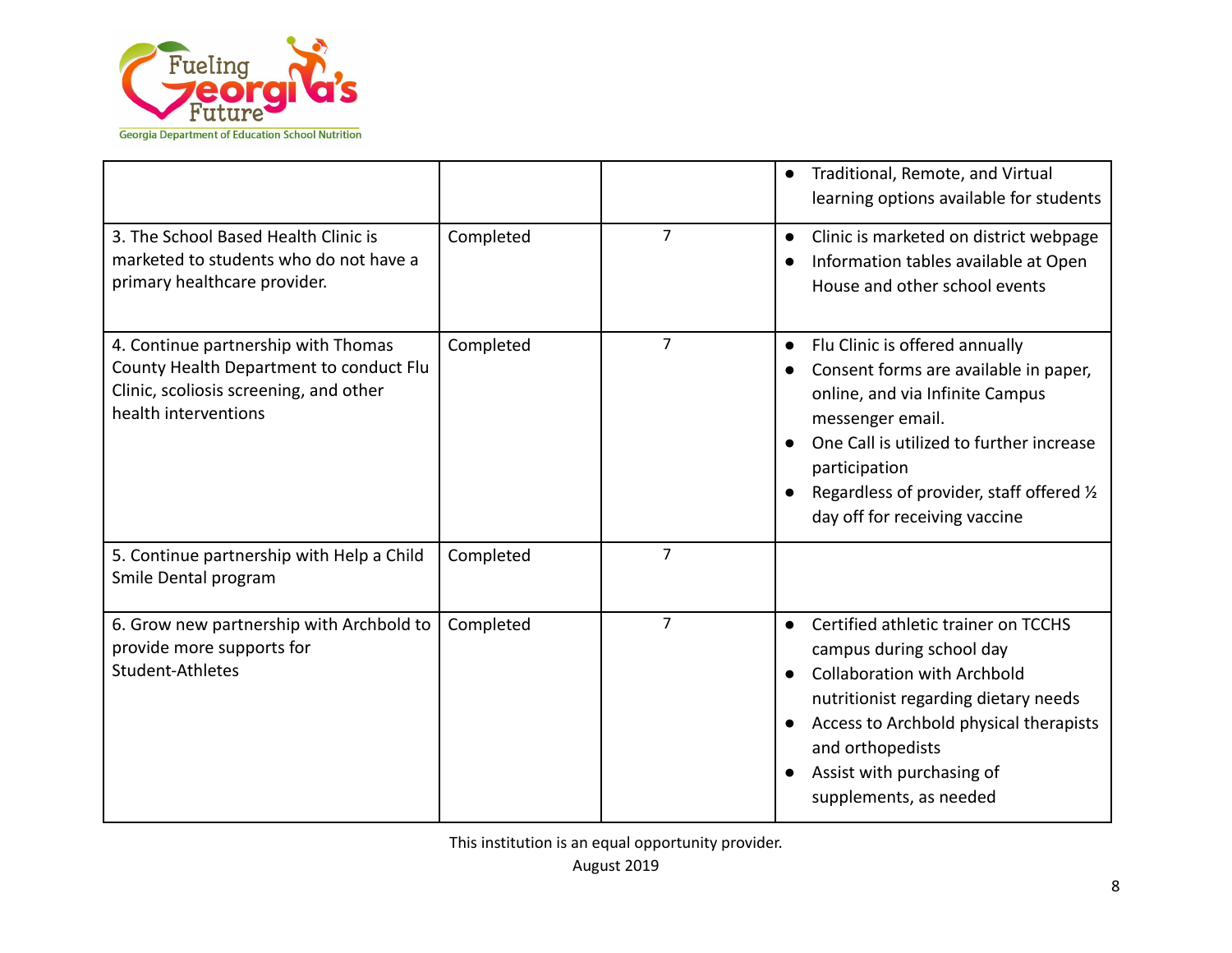

| 7. Continued partnerships with families<br>and within the community | Completed                                                                                    | 7 | Live Better partnership (K-5)<br>$\bullet$<br>YMCA kids classes advertised<br>Family encouraged to attend<br>school-sponsored health initiatives |
|---------------------------------------------------------------------|----------------------------------------------------------------------------------------------|---|--------------------------------------------------------------------------------------------------------------------------------------------------|
| Key                                                                 |                                                                                              |   |                                                                                                                                                  |
| Completed                                                           | select if you have met<br>this goal at all schools                                           |   |                                                                                                                                                  |
| <b>Partially Completed</b>                                          | select if one or more<br>schools has met this<br>goal                                        |   |                                                                                                                                                  |
| In Progress                                                         | select if you are<br>working on the goal,<br>but none of the<br>schools have met the<br>goal |   |                                                                                                                                                  |
| Not Completed                                                       | select if you have not<br>begun working on this<br>goal                                      |   |                                                                                                                                                  |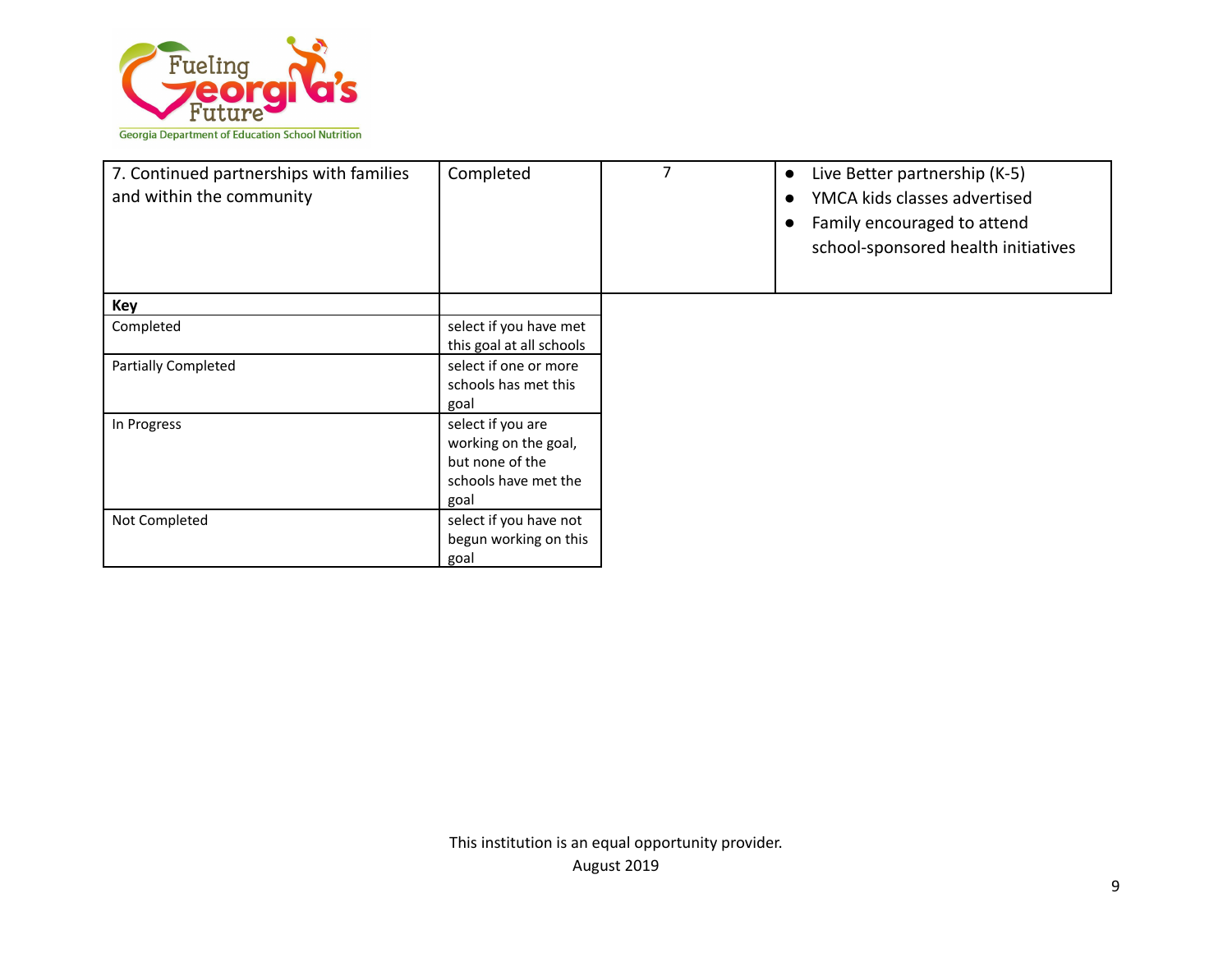

| <b>Wellness Policy Leadership</b>                 | <b>Title and School</b> | Notes: |
|---------------------------------------------------|-------------------------|--------|
| Name of school official(s) who are responsible to |                         |        |
| ensure compliance.                                |                         |        |
| Dee Gaines                                        | Principal, HnH          |        |
| Amy Robinson                                      | Principal, GP           |        |
| Jamie Thompson                                    | Principal, CC           |        |
| Clay Stanaland                                    | Principal, TCMS         |        |
| Trista Jones                                      | Principal, TCCHS        |        |
| <b>Chris Huckans</b>                              | Principal, BH           |        |
| <b>Richard Potter</b>                             | Principal, RC           |        |
| Susan Weakland                                    | Director, Pathways      |        |
| <b>Wellness Committee Involvement</b>             | Organization            | Notes: |
| List of committee members names                   |                         |        |
| Sara Chew, WIC Nutritionist                       | <b>GaDPH</b>            |        |
| Greer Cox, Branch Director                        | <b>YMCA</b>             |        |
| Laura Daughtry, Receptionist                      | <b>CC</b>               |        |
| Philip Duplantis, AD                              | <b>TCCHS</b>            |        |
| Lisa Guyton, H/PE                                 | GP                      |        |
| Scott James, Associate Superintendent             | <b>TC Schools</b>       |        |
| Ashley Lane, Assistant Principal                  | GP                      |        |
| Jeanna Mayhall, Coordinator                       | Path                    |        |
| Rhonda Melton, Health                             | CC                      |        |
| <b>Blakely Morris, Lead Nurse</b>                 | GP/TC Schools           |        |
| Tara Parker, Cafeteria Manager                    | GP                      |        |
| Brecca Pope, Dir. of Admin. Services              | <b>TC Schools</b>       |        |
| Tammy Shealey, Guidance Counselor                 | <b>TCCHS</b>            |        |
| Carolyn Simmons, County Nurse Manager             | GaDPH                   |        |
| Ben Smith, PA                                     | McIntosh Clinic/FSU     |        |

This institution is an equal opportunity provider.